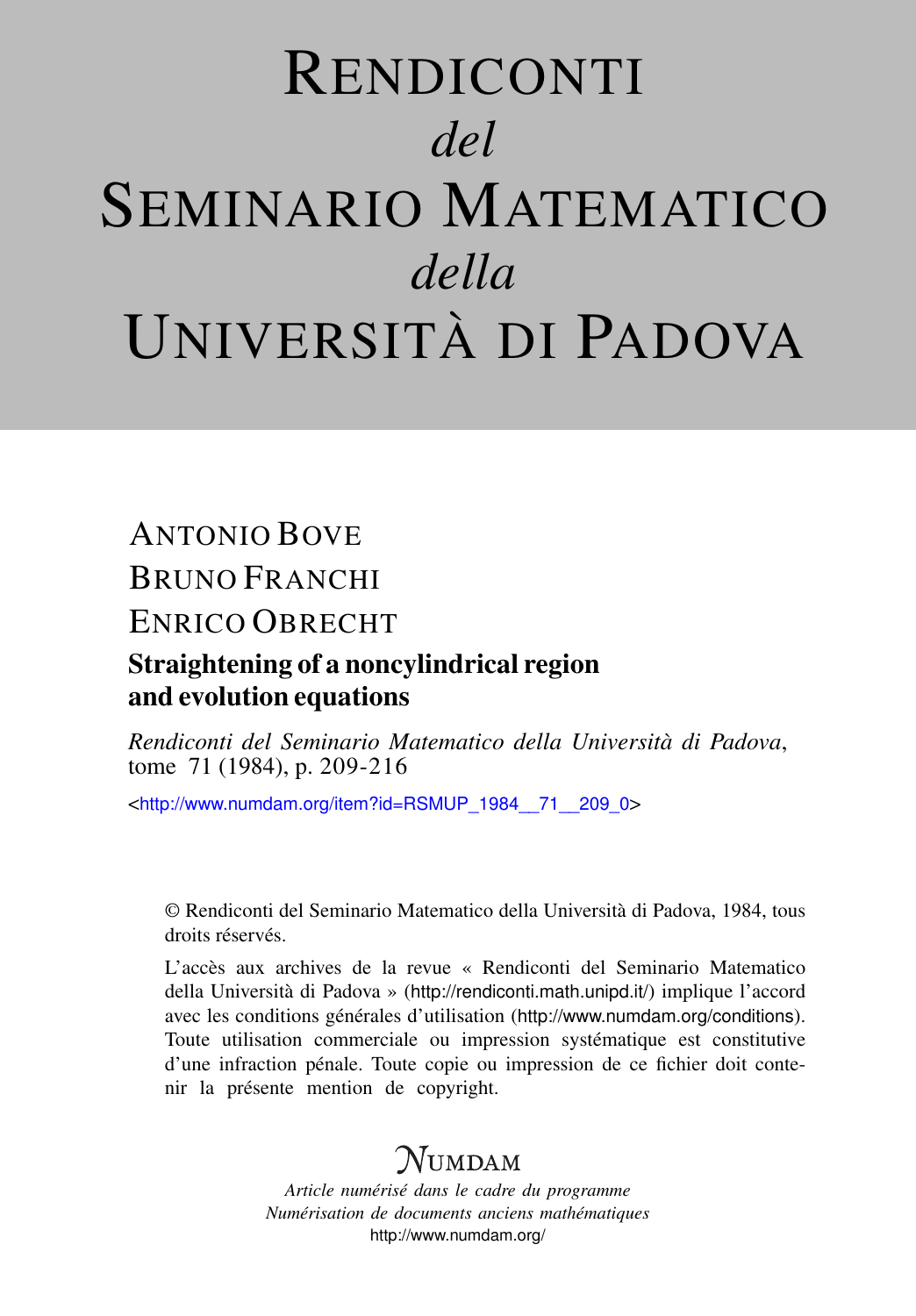REND. SEM. MAT. UNIV. PADOVA, Vol. 71 (1984)

### Straightening of a Noncylindrical Region and Evolution Equations (\*).

ANTONIO BOVE (\*\*) (\*\*\*) - BRUNO FRANCHI (\*\*\*) ENRICO OBRECHT (\*\*\*)

SUNTO - In questo lavoro viene presentato un metodo geometrico per trattare equazioni d'evoluzione in una regione non cilindrica che consiste nell'uso di un opportuno diffeomorfismo che trasforma la regione non cilindrica in una regione cilindrica.

#### 1. - Introduction.

In this paper, we shall exhibit a geometrical method of attacking evolution equations in a noncylindrical region, which consists in the use of a suitable time-preserving diffeomorphism mapping the noncylindrical domain into a cylindrical one.

We note that one can find in the literature very few results of some generality on existence and regularity of solutions of parabolic or hyperbolic mixed problems in non-cylindrical domains (a remarkable exception is the big paper by Solonnikov [10], where parabolic systems in spaces of Holder continuous functions are considered).

(\*) Partially supported by G.N.A.F.A. of C.N.R., Italy.

(\*\*) Partially supported by I.N.F.N., Sezione di Bologna, Bologna, Italy. (\*\*\*) Indirizzo degli AA.: A. BOVE: Dipartimento di Matematica, Libera Università di Trento, 38050 Povo (Trento), Italy; B. FRANCHI: Istituto di Matematica « S. Pincherle », Università di Bologna, Piazza di Porta S. Donato 5, 40127 Bologna, Italy; E. OBRECHT : Istituto di Matematica Applicata, Università di Bologna, Via Vallescura 2, 40136 Bologna, Italy.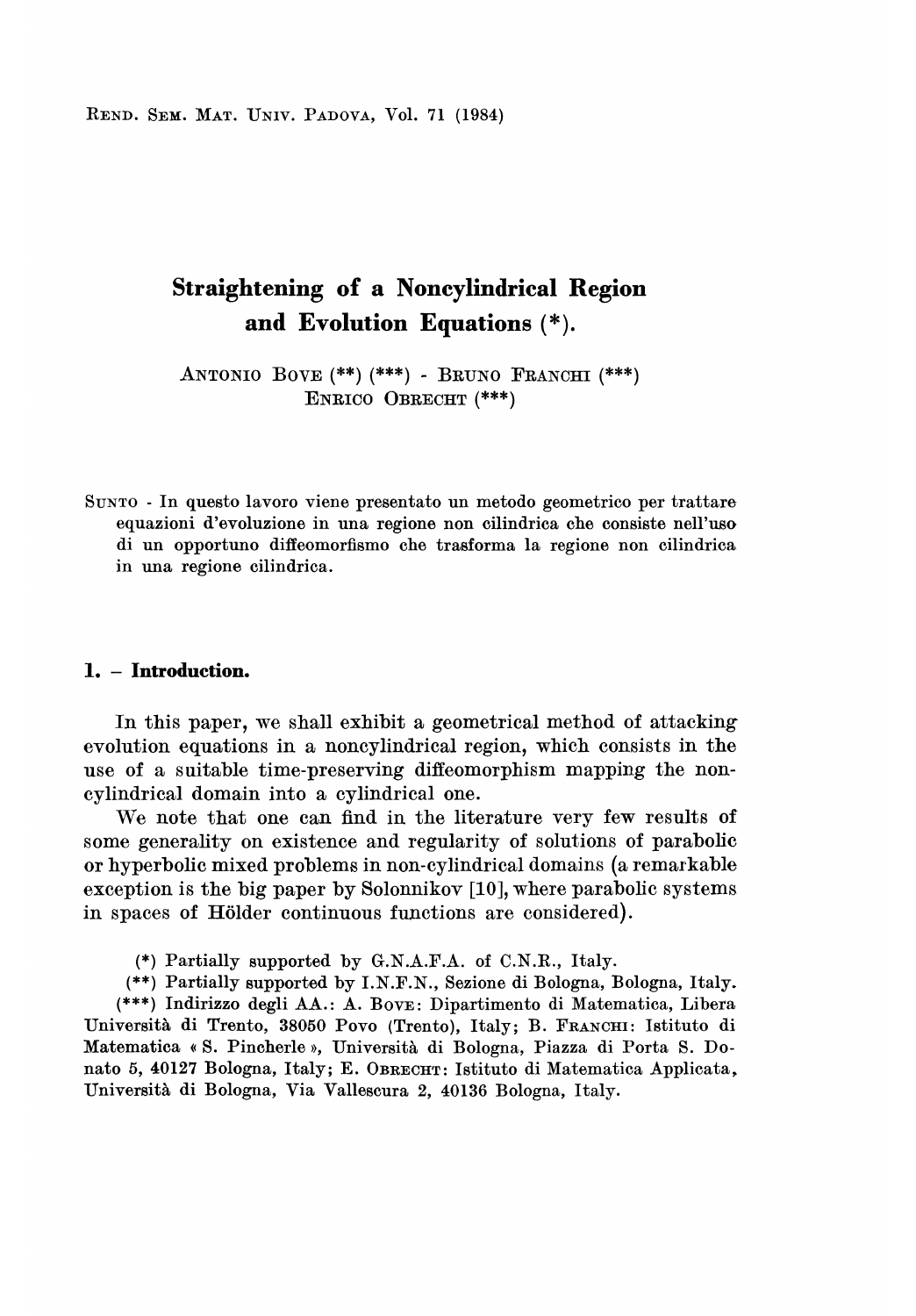Our device allows to bypass the remarkable technical difhculties arising in the study of such problems.

In Section 2 we shall construct the diffeomorphism (having the same regularity as the lateral boundary  $\Sigma$ ), supposing that  $\Sigma$  is nowhere tangent to the hyperplanes  $t = constant$ . In Section 3 we give some applications to various mixed boundary value problems for parabolic and hyperbolic equations (obviously, no effort of being exhaustive has been made). In view of the properties of our transformation, we are able to extend to the non-cylindrical case the classical results in the cylindrical domains. To avoid a cumbersome list of formal theorems which would have considerably lengthened the paper, we have preferred a more informal style, which however clearly points out the relevant aspects of our method.

#### 2. - The straightening diffeomorphism.

Let  $T$  be a fixed positive real number and let  $E$  be a bounded, connected and relatively open set in  $[0, T] \times \mathbb{R}^n$ . Put

$$
{E}_t = E \cap \{(t, y); y \in R^n\},\
$$

 $\Sigma_t$  the boundary of  $E_t$  relative to  $\{(t, y) ; y \in R^n\},\$ 

$$
\Sigma=\bigcup_{t\in[0,T]}\Sigma_t.
$$

In the sequel, we shall always suppose that:

- I)  $\Sigma$  is an *n*-manifold of class  $C^{(k)}$  ( $k \ge 2$ ) with boundary  $\partial \Sigma = \Sigma_0 \cup \Sigma_T$ ;
- II)  $E$  is locally on one side of  $\Sigma$ ;
- III) The tangent space to  $\Sigma$  is never  $t=0$ .

We note that  $\Sigma$  is the boundary of E relative to  $[0, T] \times \mathbb{R}^n$ . Whenever there is no way to misunderstanding, we shall identify

 $E_t$  and  $\sum_t$  with their projections onto  $\mathbb{R}^n$ . Let us now state our main result.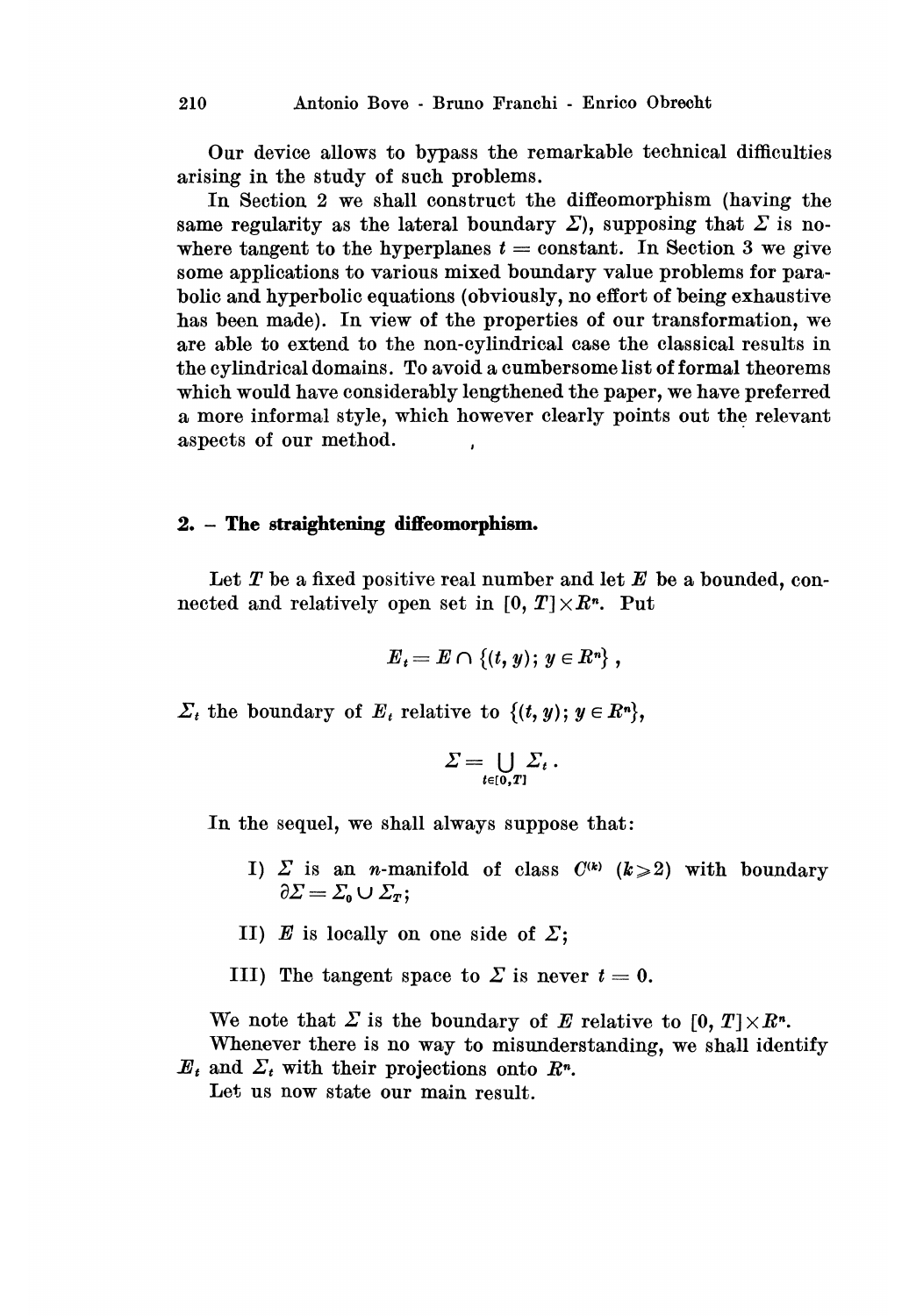THEOREM. Let hypotheses I), II), III) be satisfied. Then there exists a  $C^{(k)}$  diffeomorphism r from  $\overline{E}$  onto  $[0, T] \times \overline{E}_0$ , such that:

i) 
$$
r(\Sigma) = [0, T] \times \Sigma_0;
$$

ii) 
$$
r(\vec{E}_t) = \{t\} \times \vec{E}_0
$$
.

Here and in what follows, by a  $C^{(k)}$  function defined in the closure of an open set, we mean a function having uniformly continuous partial derivatives up to the  $k$ -th order in the interior of the domain. Furthermore, a  $C^{(k)}$  diffeomorphism will be a homeomorphism which is a  $C^{(k)}$ function together with its inverse.

**PROOF.** Let  $(t_0, x_0) \in \Sigma$ ,  $0 < t_0 < T$ ; then by hypotheses I), II), III), there exist a neighbourhood  $U_{(t_0,x_0)}$  of  $(t_0, x_0)$  in  $\overline{E}$  and a  $C^{(k)}$  diffeomorphism  $\varphi_{(t_0,x_0)}: U_{(t_0,x_0)} \to R \times \overline{R}^n_+$ , such that

$$
(2.a) \t\t \varphi_{(t_\bullet,x_\bullet)}(\Sigma \cap U_{(t_\bullet,x_\bullet)}) \subseteq R \times R^{n-1} \times \{0\} ,
$$

(2.b) 
$$
\varphi_{(t_{\bullet},x_{\bullet})}(t,x) = (t, \psi_{(t_{\bullet},x_{\bullet})}(t,x))
$$

Slightly modifying the preceding formulas, we can handle the cases  $t_0 = 0$  and  $t_0 = T$ , too.

Let  $\{U_1, ..., U_m\}$  be a finite subcovering of  $\{U_{(t_0,x_0)}; (t_0, x_0) \in \Sigma\}$  and  $\varphi_1, \ldots, \varphi_m$  be the corresponding diffeomorphisms. Let us define the following vector fields:

$$
X_i=\varphi_{i^*}(1,\,0)\ ,\hspace{0.4cm}j=1,\,...\,,\,m\ ,
$$

where  $\varphi_{j^*}$  is the pull-back of  $\varphi_j$ . It turns out that  $X_j$  is a  $C^{(k-1)}$  vector field tangent to  $\Sigma$  in  $U_j \cap \Sigma$ ; furthermore, by (2.b), the t-component of  $X_i$  always equals 1.

Let  $\{\omega_i; j = 1, ..., m\}$  be a  $C^{\infty}$  partition of unity subordinated to the covering  $\{U_i; j = 1, ..., m\}$ ; we agree to think of each  $\omega_i$  as continued by zero to all of  $\overline{E}$ . Put  $\omega_0 = 1 - \sum_{i=1}^m \omega_i$  and

$$
X=\omega_0(1, 0)+\sum_{j=1}^m\omega_jX_j.
$$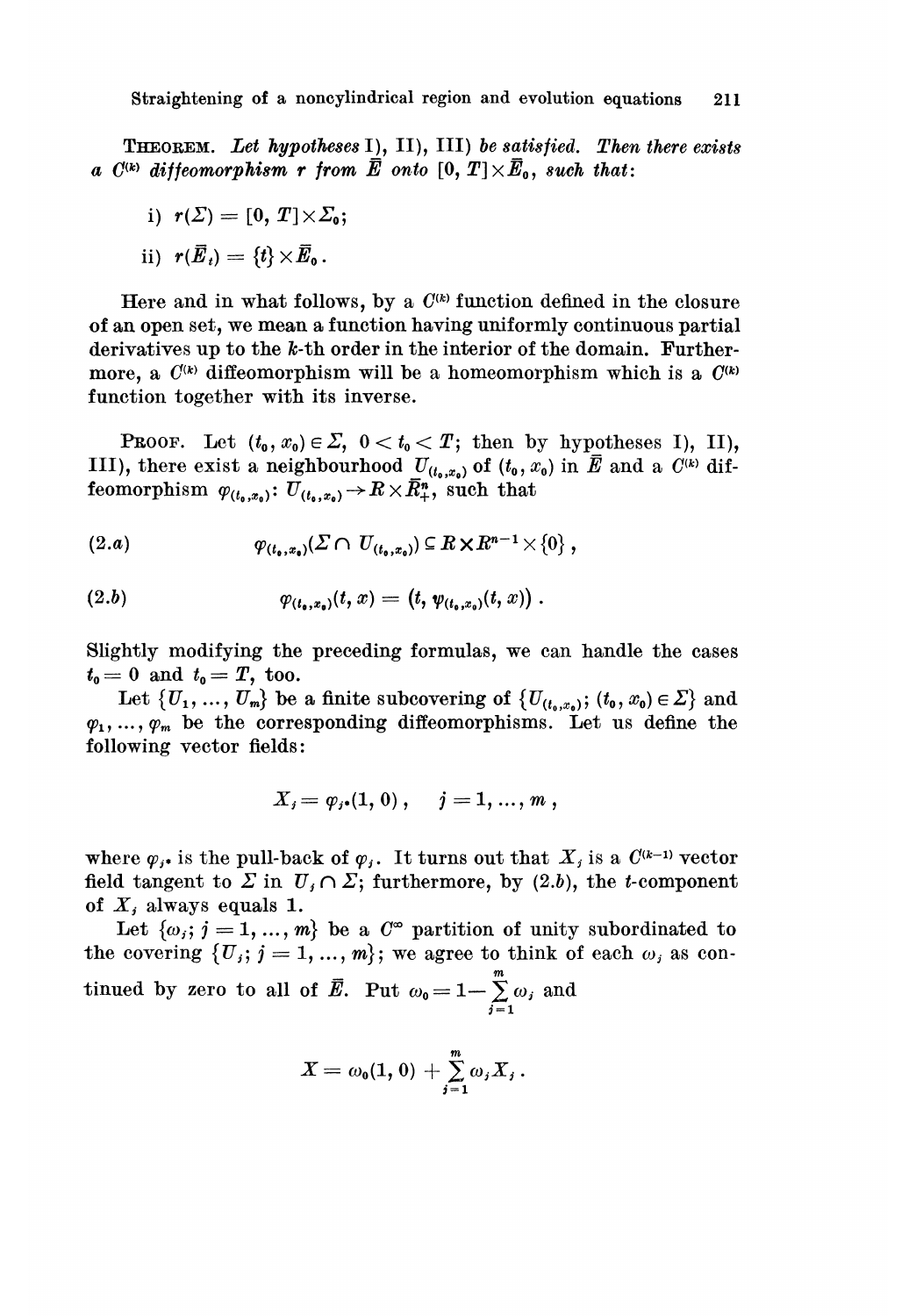It turns out that:

- (a) X is a  $C^{(k-1)}$  vector field tangent to  $\Sigma$  on  $\Sigma$ .
- (b) the t-component of  $X$  always equals 1.

Hence the integral curves of  $X$  can be parametrized by time and are defined on all of  $[0, T]$ .

Now, through every point in  $\bar{E}$  there is a unique integral curve of X, so we can define a bijection  $\rho$  from  $\bar{E}$  onto  $[0, T] \times \bar{E}_0$  in the following way:

$$
\varrho(t,x)=\big(t,\,\eta(-\,t,\,(t,\,x))\big)\,,
$$

where  $(s, (t, x)) \rightarrow (s+t, \eta(s, (t, x)))$  is the flow of X. From a geometrical point of view, the function  $\rho$  maps the point  $(t, x)$  into the point  $(t, y)$ , where  $(0, y)$  is the point on the bottom of  $\overline{E}$  lying on the integral curve of X issued from  $(t, x)$ .

Property i) required by our diffeomorphism follows by (a), while ii) follows by the very definition of X. As  $\varrho^{-1}(t, y) = (t, \eta(t, (0, y))),$ by the regularity theorem of the flow, it follows that  $\rho$  is a  $C^{(k-1)}$  diffeomorphism. Furthermore,  $\partial \varrho / \partial t$  and  $\partial \varrho^{-1} / \partial t$  are  $C^{(k-1)}$  functions.

If  $k = \infty$  the theorem is proved; otherwise we must modify the diffeomorphism in order to get a more regular one.

Roughly speaking, this will be accomplished first by showing that the set of diffeomorphisms is an open subset of the set of all  $C^{(k-1)}$ functions having the same structure as  $\rho$ , and then by showing that  $\rho$  is a limit point of  $C^{(k)}$  functions.

Let us now proceed more formally; put, if  $l \geqslant 1$ ,

$$
\varPhi_t = \big\{ \!f \! \in C^{(t)}\!\big(\bar{E};\,[0,T]\!\times\!\bar{E}_\mathtt{o} \big) ;\, \!f(t,x) = \big(t,\,\psi(t,x)\big), \,\,\text{where}\ \, \psi(t,\cdot)\allowbreak(\varSigma_t)\allowbreak\subseteq\varSigma_\mathtt{o} \!\big\}
$$

equipped with the norm

$$
||f||_l=\sum_{|\alpha|\leq l}\sup_{E}|D^{\alpha}f|.
$$

LEMMA 1. The set of diffeomorphisms is an open subset of  $\Phi_i$ .

**PROOF.** Let us first note that the set of diffeomorphisms in  $\Phi_i$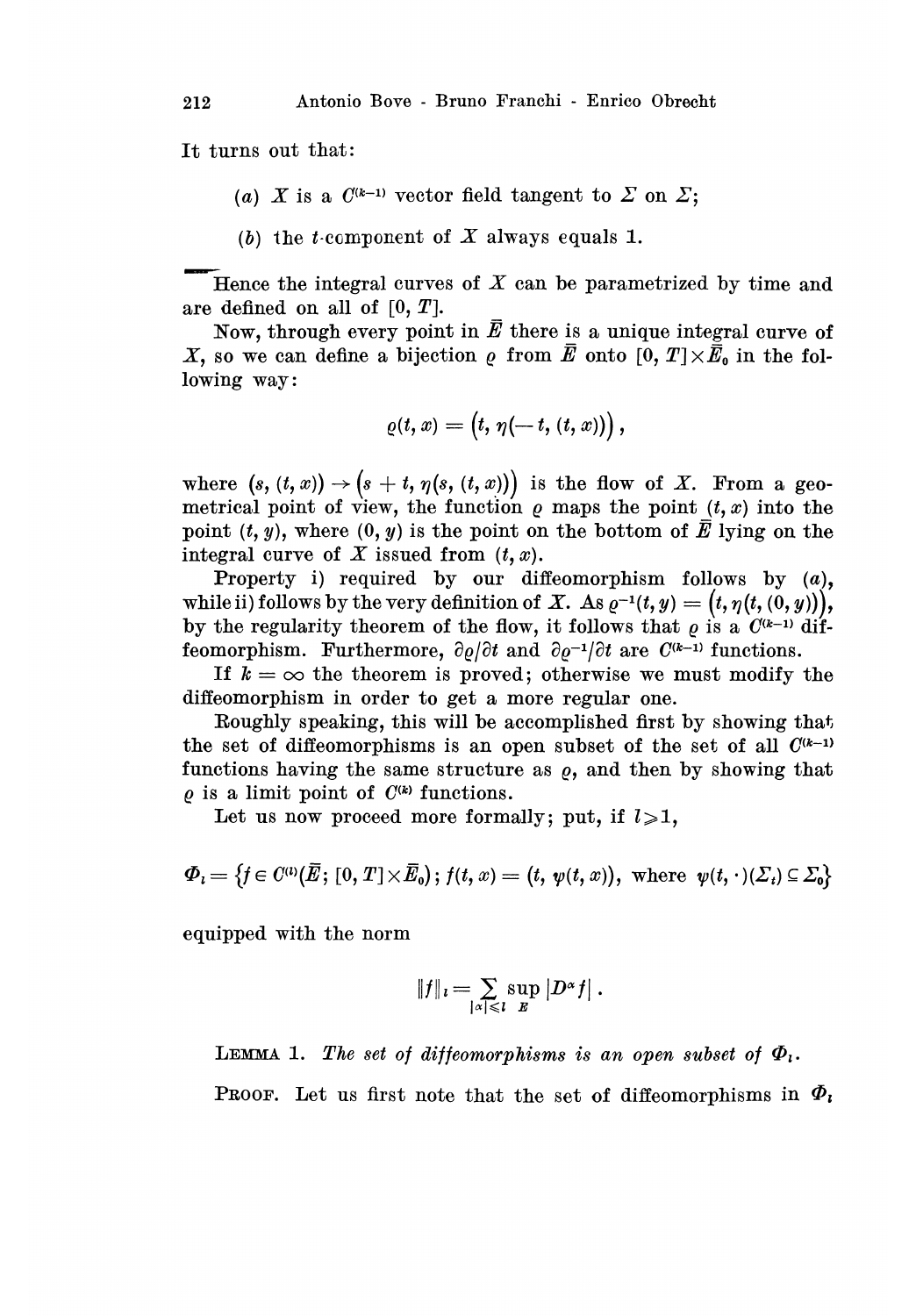Straightening of a noncylindrical region and evolution equations 213

may be described as the set  $\Psi_i$  of functions f in  $\Phi_i$ , such that:

- $\alpha$ ) *f* is bijective:
- $\beta$ )  $f^{-1}$  is continuous;
- $\gamma$ )  $|\det \mathfrak{I}_f(t,x)| \geqslant c_f > 0, \ \forall (t,x) \in E.$

Let  $f \in \Psi_i$  be fixed and let  $\varepsilon > 0$ , suitable. If  $g \in \Phi_i$ ,  $\|g - f\|_1 < \varepsilon$ , it is obvious that g satisfies  $\gamma$ ).

Let us now show that, if  $\varepsilon$  is sufficiently small, then g is injective. Indeed, suppose the contrary; then there exist a sequence  $(g_n)_{n\in\mathbb{N}}$  in  $\Phi_i$ ,  $||g_n-f||_1 \to 0$  and two sequences  $(a_n)_{n\in\mathbb{N}}$ ,  $(b_n)_{n\in\mathbb{N}}$  in  $\overline{E}$ , such that  $g_n(a_n) = g_n(b_n), a_n \neq b_n$ . By the compactness of  $\overline{E}$ , we may suppose  $a_n \rightarrow a$ ,  $b_n \rightarrow b$  and, since f is injective, it turns out that  $a = b$ . Suppose  $a \in E$ ; the case  $a \in \Sigma$  can be handled analogously by local charts. Put  $h_n = (dg_n(a))^{-1} \circ g_n - I$ ; since  $dh_n(a) = 0$ , if n is large enough we have

$$
|a_n-b_n| = |h_n(a_n)-h_n(b_n)| \leq \frac{1}{2} |a_n-b_n|,
$$

which is impossible.

Let us now show that  $g$  is surjective, too. By the definition of  $\Phi_i$  we have only to show that the spatial component  $\chi(t, \cdot)$  of  $g(t, \cdot)$ is onto  $\bar{E}_0$ ,  $\forall t \in [0, T]$ . As  $\Psi_1 \neq \emptyset$  and  $\bar{E}$  is connected, then  $[0, T] \times \bar{E}_0$ is connected; so  $\bar{E}_0$  is connected, too. Hence,  $\bar{E}_t$  is connected. Since  $\chi(t, \cdot)(\Sigma_t) \subseteq \Sigma_0$ , by  $\gamma$ ),  $\chi(t, \cdot)$  is a submersion, hence an open map (see, e.g., [9], 3.1.8). So,  $\chi(t, \cdot)(\overline{E}_t)$  is an open and compact subset of  $\bar{E}_{0}$ , thus coinciding with it, by connectedness.

Finally,  $\beta$ ) follows by the compactness of  $\bar{E}$ .

To complete the proof of the Theorem, we have only to establish the possibility of approximating, in the  $\Phi_{k-1}$  topology, the diffeomorphism  $\rho$ , constructed at the beginning of the proof, by functions in  $\Phi_k$ . To this end, we need the following local approximation result.

**LEMMA** 2. Let X be anyone of the following sets: i)  $R^{n+1}$ ; ii)  $R \times R^n_+$ ; iii)  $\overline{R}_+ \times \overline{R}_+^n$ . Let U, V be open subsets of X and let

$$
K\colon U\to V\ ,\hspace{0.5cm} K(t,x)=\left(t,\,\varphi(t,\,x)\right)\,,
$$

be such that:

a)  $\partial_t^l \partial_x^{\alpha} \varphi$  is uniformly continuous in int  $(U)$  if  $l + |\alpha| \leq k$ ,  $|\alpha| \leq k - 1$ ;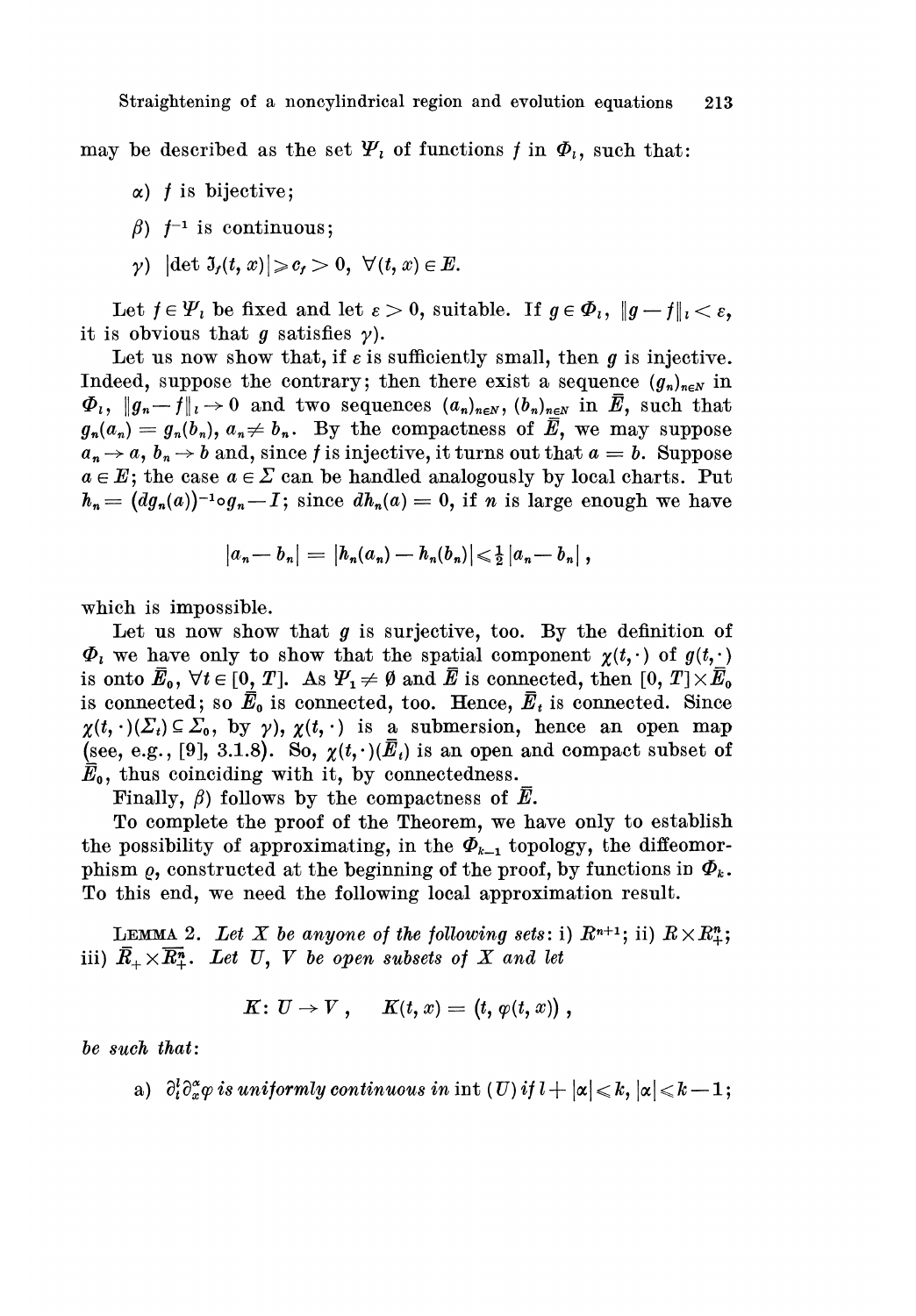b) in the cases ii), iii),  $\varphi(t,.)$  maps the hyperplane  $x_n = 0$  into .itself.

Then, if  $U' \subset \overline{U}' \subset U$ , for every  $\varepsilon > 0$ , there exists  $\varphi_* \in C^{(k)}(\overline{U}'; R^n)$ . 4njoying property b), such that, if

$$
K_{s}(t,x)=(t,\,\varphi_{s}(t,x))\ ,
$$

 $\text{then} \sum_{|\beta| \leqslant k-1} \sup_{\sigma'} |\partial^{\beta} K_{\epsilon} - \partial^{\beta} K| < \epsilon.$ 

This Lemma is proved by a machinery analogous to the one in [3], Chapter 2, Lemma 3.1, but regularizing only with respect the space variables.

The proof of the claimed approximation result can now be accomplished by arguments analogous to those in [3], Theorem 2.6, applying Lemma 2.

#### :3. - Applications.

3.1. Since the diffeomorphism exhibited in the preceding section is time-preserving, parabolic systems of every type are transformed in systems of the same type in a cylindrical region; furthermore, the transformed boundary operators satisfy the complementary condition if this was satisfied by the original boundary operators. The compatibility conditions (cc) for the data need a more careful treatment. Indeed, in a noncylindrical region, these conditions must be given via time preserving local charts; since cc are invariant under a time preserving diffeomorphism in  $R_+ \times R^{n-1} \times R_+$ , if they are satisfied in an atlas, they are satisfied in any other one, too. An analogous argument shows that compatible original data are mapped into compatible ones by the diffeomorphism built in Section 2.

Obviously, Sobolev, Besov and Holder spaces of parabolic type do not change. So, existence, uniqueness and regularity results for parabolic problems in noncylindrical regions satisfying hypotheses I), II), III) can be obtained directly by the corresponding cylindrical results. In particular, for Petrovskii parabolic systems, Solonnikov's results  $([10],$  Theorem 5.4, [6] Theorems 10.1 and 10.4) hold true even in noncylindrical regions. Analogously, Grisvard's results for parabolic equa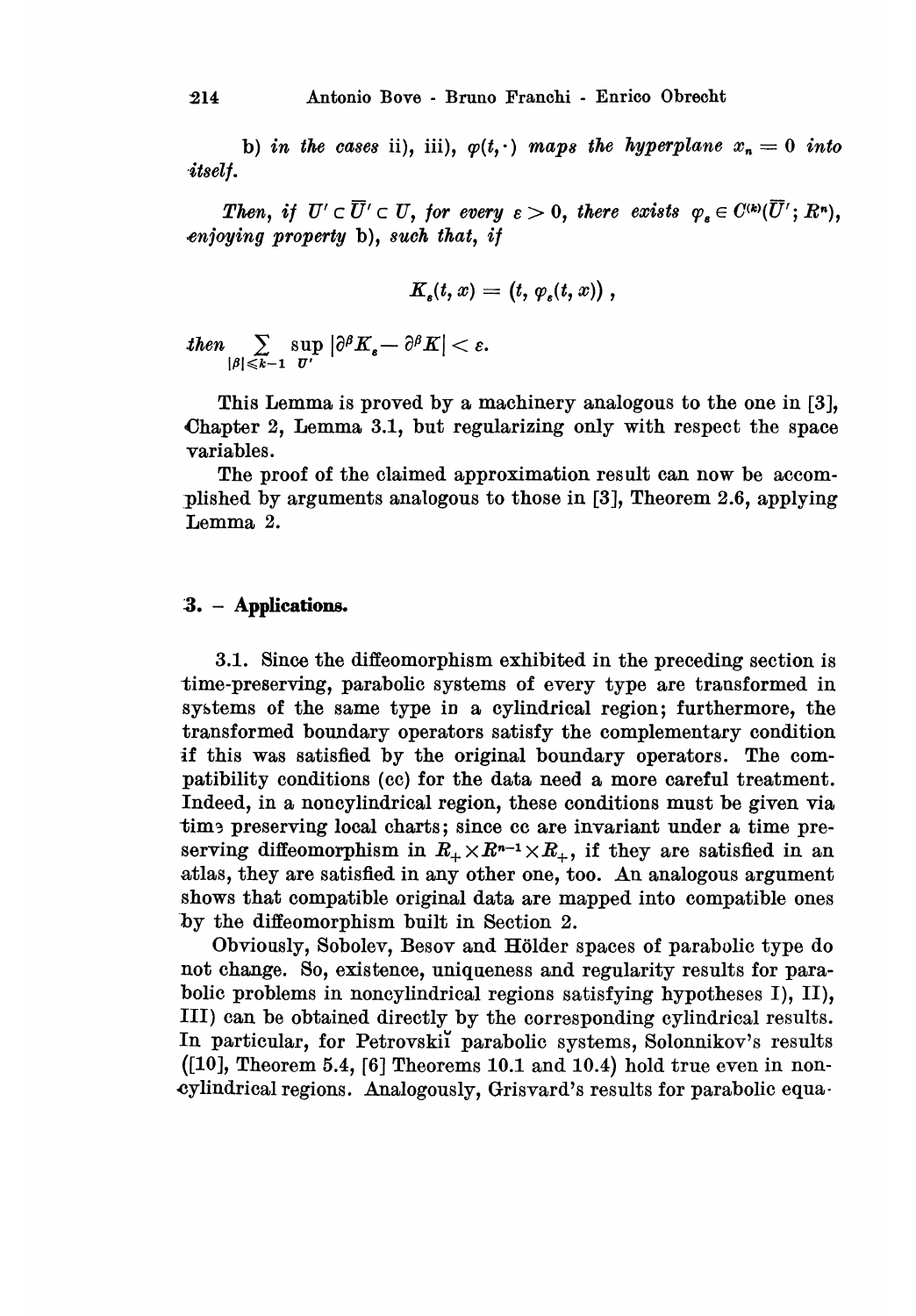Straightening of a noncylindrical region and evolution equations 215

tions of higher order in t  $(2)$ , Theorem 8.9) can be extended to the noncylindrical situation.

This approach may be also useful in several situations in nonlinear problems.

3.2. Quite analogously, strict hyperbolicity of systems and equations is preserved by the diffeomorphism  $r$ , built in Section 2. Hence, we shall be able to consider mixed boundary value problems for these operators if  $\Sigma$  satisfies the further hypothesis

IV)  $\Sigma$  is never characteristic for the operator.

This hypothesis is clearly invariant under our diffeomorphism. Furthermore, boundary conditions satisfying the uniform Lopatinskii conditions go over to boundary conditions with the same property. As far as compatible data are concerned, we may repeat what has been said in the preceding subsection.

So existence, uniqueness and regularity results for hyperbolic problems in noncylindrical regions may be obtained from the analogous ones in cylindrical regions (see e.g., [5], [8], [4], [1] Chapter VII, § 7, [7] Chapter V).

Added in proof. Some recent results by T. Miyakawa and Y. Teramoto  $(11]$ ,  $[12]$ ) show that our technique can be used also for Navier-Stokes equations with moving boundary.

#### REFERENCES

- [1] J. CHAZARAIN A. PIRIOU, Introduction à la théorie des équations aux dérivées partielles linéaires, Gauthier-Villars, Paris, 1981.
- [2] P. GRISVARD, Equations différentielles abstraites, Ann. Sci. Ec. Norm. Sup., (4), 2 (1969), pp. 311-395.
- [3] M. W. HIRSCH, Differential Topology, Springer, New York Heidelberg Berlin (1976).
- [4] J. KATO, Mixed Problems of Hyperbolic Equations in a General Domain, Proc. Japan Acad., 47 (1971), pp. 67-70.
- [5] H. O. KREISS, Initial Boundary Value Problems for Hyperbolic Systems, Comm. Pure Appl. Math., 23 (1970), pp. 277-298.